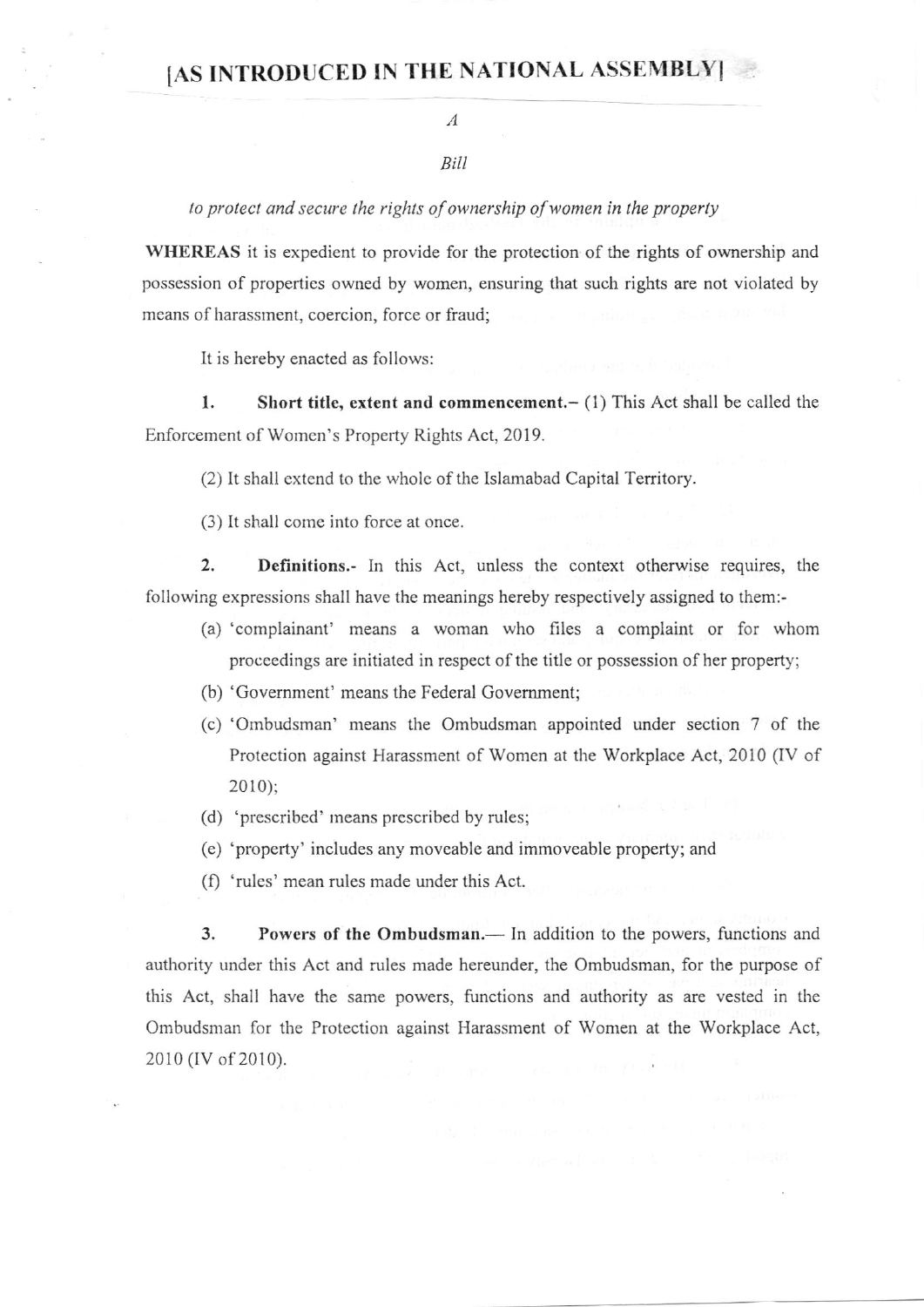1. Complaint to the Ombudsman in case no proceedings in a court ol law are pending.  $-(1)$  Any woman deprived of ownership or possession of her property. by any means, may file a complaint to the Ombudsman if no proceedings in a court of law are pending regarding that property:

 $\eta$ 

Provided that the Ombudsman, on its own motion or on a complaint filed by any person including a non-go vernmental organization, may also initiate action under subsection (l) in relation to the ownership or possession of a woman's property, if no proceedings are pending in a court in respect of that property.

(2) The Ombudsman shall make a preliminary assessment of the complaint filed under sub-section (1) whereafter he may, if the matter requires further probe or investigation, refer the matter to the concerned Deputy Commissioner, who, after calling the record, if necessary, and issuing notices to the complainant or her adversaries. conduct a summary enquiry and submit a report within fifteen days to the Ombudsman.

(3) If the matter does not require any detailed probe, investigation or recording of evidence, the Ombudsman may, after calling any record, if deemed necessary, pass orders under section 5.

(4) The Ombudsman upon receiving the report under sub-section (2), may further conduct such summary enquiry and call for such record as he may deem fit.

(5) The Ombudsman afler confronting the report of the concerned Deputy Commissioner and the conclusion and findings of his own enquiry, shall call upon the complainant and her adversaries to submit objections, whereafter he may conduct a hearing, and pass orders under section 5, preferably within sixty days of receipt of the complaint under sub-section (1).

5. Delivery of possession and transfer of ownership of property to **women etc.**—(1) On conclusion of the proceedings under section 4, if the Ombudsman finds that the complainant has been illegally deprived of ownership or possession of her property, he shall direct the Deputy Commissioner or a state functionary or any private